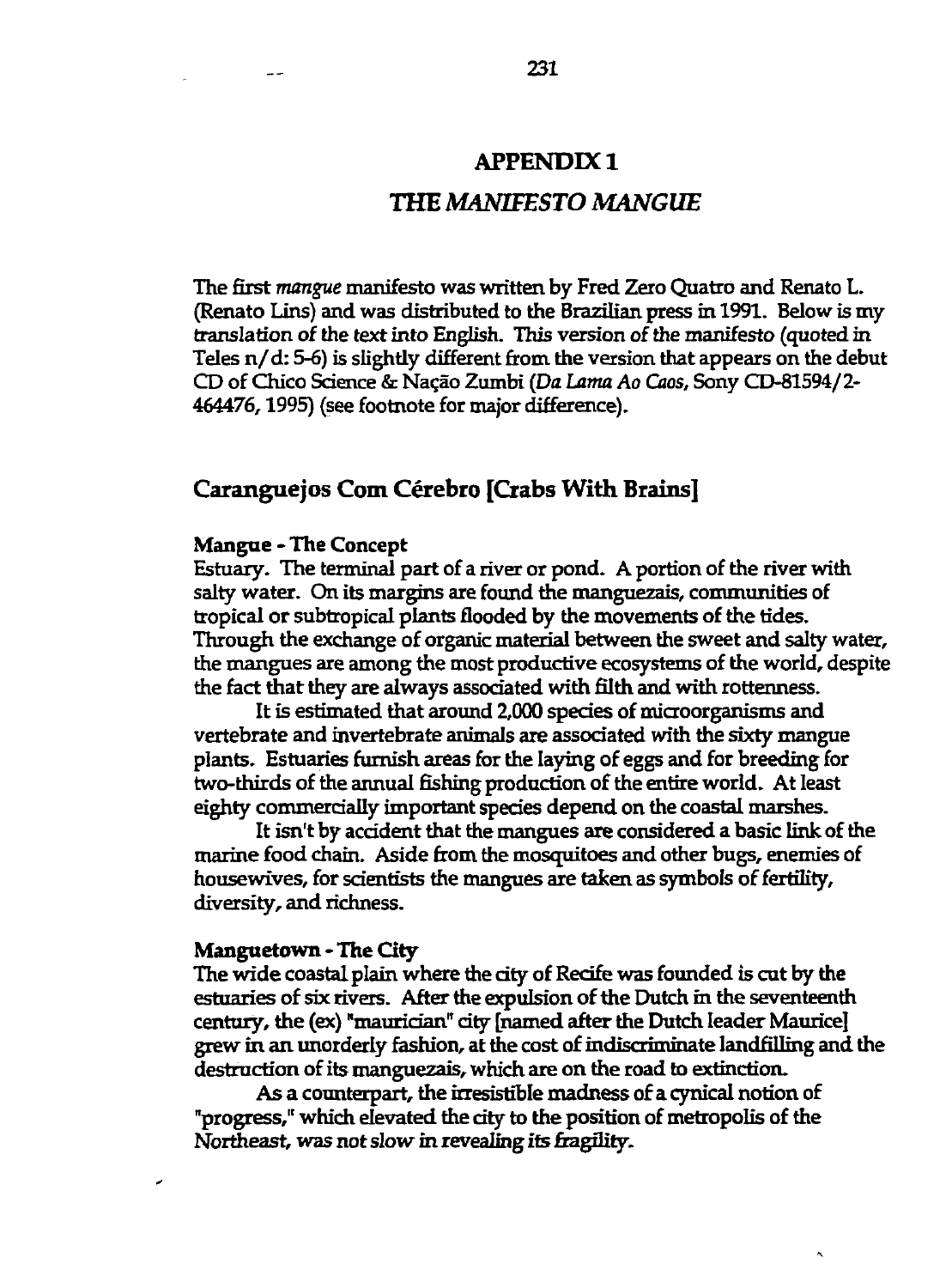It only took small changes in the "winds" of history for the first signs of economic sclerosis to manifest themselves in the beginning of the '60s. In the last thirty years, the syndrome of stagnation, allied with the permanence of the myth/stigma of the metropolis, has only led to the accelerated aggravation of the picture of misery and of urban chaos.

Today, Recife holds the highest index of unemployment in the country. More than half of its inhabitants live in favelas [slums] and alagados [shacks built on stilts in the *mangue].* And, according to an institute of population studies of Washington, it is today the fourth worst city of the world in which to live.

#### Mangue - The Scene

Emergency! A shock, quick, or Recife will die of a heart attack. You don't need to be a doctor to know that the simplest way to stop the heart of a person is to obstruct its veins. The fastest way also to obstruct and evacuate the soul of a city like Recife is to kill its rivers and fill up its estuaries. So what is there to do to prevent sinking in the chronic depression that paralyzes the citizen? Is there a way to give back the spirit, delobotomize/recharge the batteries of the city? Simple, fust inject a little energy in the mud and stimulate what still remains of the fertility in the veins of Recife.

In mid-91, an organism/ nucleus of research and creation of pop ideas began to be generated and articulated in various points of the city. The objective is to engender an "energetic circuit" capable of allegorically connecting the good vibrations of the mangue with the world network of the circulation of pop concepts. Image symbol: a parabolic antenna put in the mud.<sup>1</sup> Or a caranguejo [crab] remixing ANTHENA by *Kraftwerk* [a Euro-tech group] on the computer.

The mangueboys and manguegirls are individuals interested in Chaos Theory, *World Music,* Legislation about means of communication, ethnic Conflicts, Hip Hop, Chance, Bezerra da Silva [a samba musician of Rio originally from Recife], Virtual Reality, Sex, Design, Violence and all the advances of the Chemical applied in the terrain of the alteration/expansion of consciousness.

Mangueboys and manguegirls frequent locales like the Bar do Caranguejo [The Crab Bar] and the Bar do Mare [The Tide Bar].

<sup>&</sup>lt;sup>I</sup>In the linear notes to *Da lama Ao Caos*, the rest of the manifesto reads as follows: "Mangueboys and manguegirls are individuals interested in charts, interactive TV, antipsychiatry, Bezerra da Silva, Hip Hop, midiotia [a made up term that apparently plays on the words for "media" and "idiot" or "idiotic"], artism, street music, John Coltrane, chance, nonvirtual sex, ethnic conflicts, and all the advances of the chemical applied in the terrain, of the alteration/expansion of consciousness.\*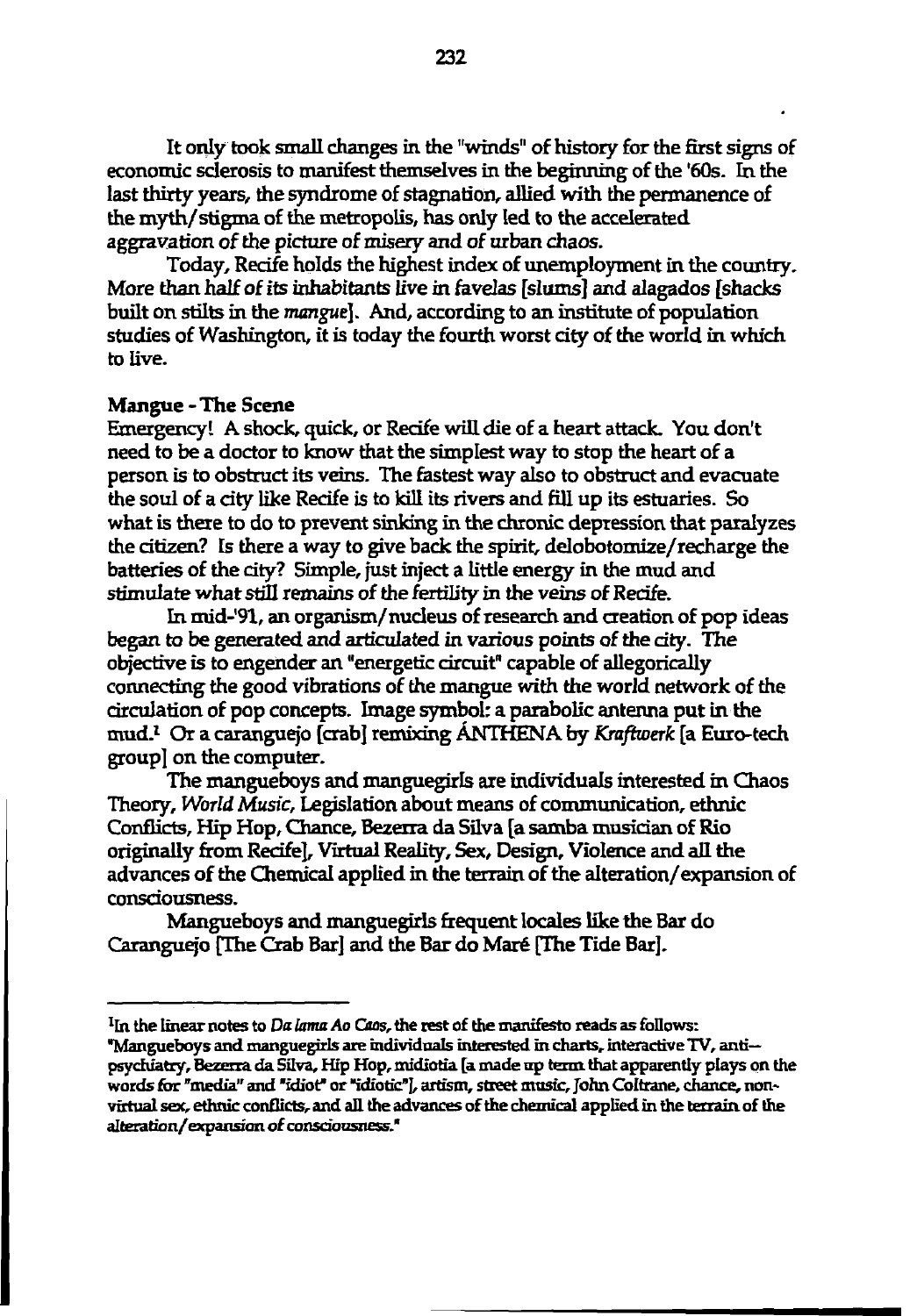Mangueboys and Manguegirls are recording the collection "Caranguejos ComCerebro" [Crabs with Brains], which brings together the bands Mundo Livre S/A, Loustal, Chico Science & Nacao Zumbi, and Lamento Negro.